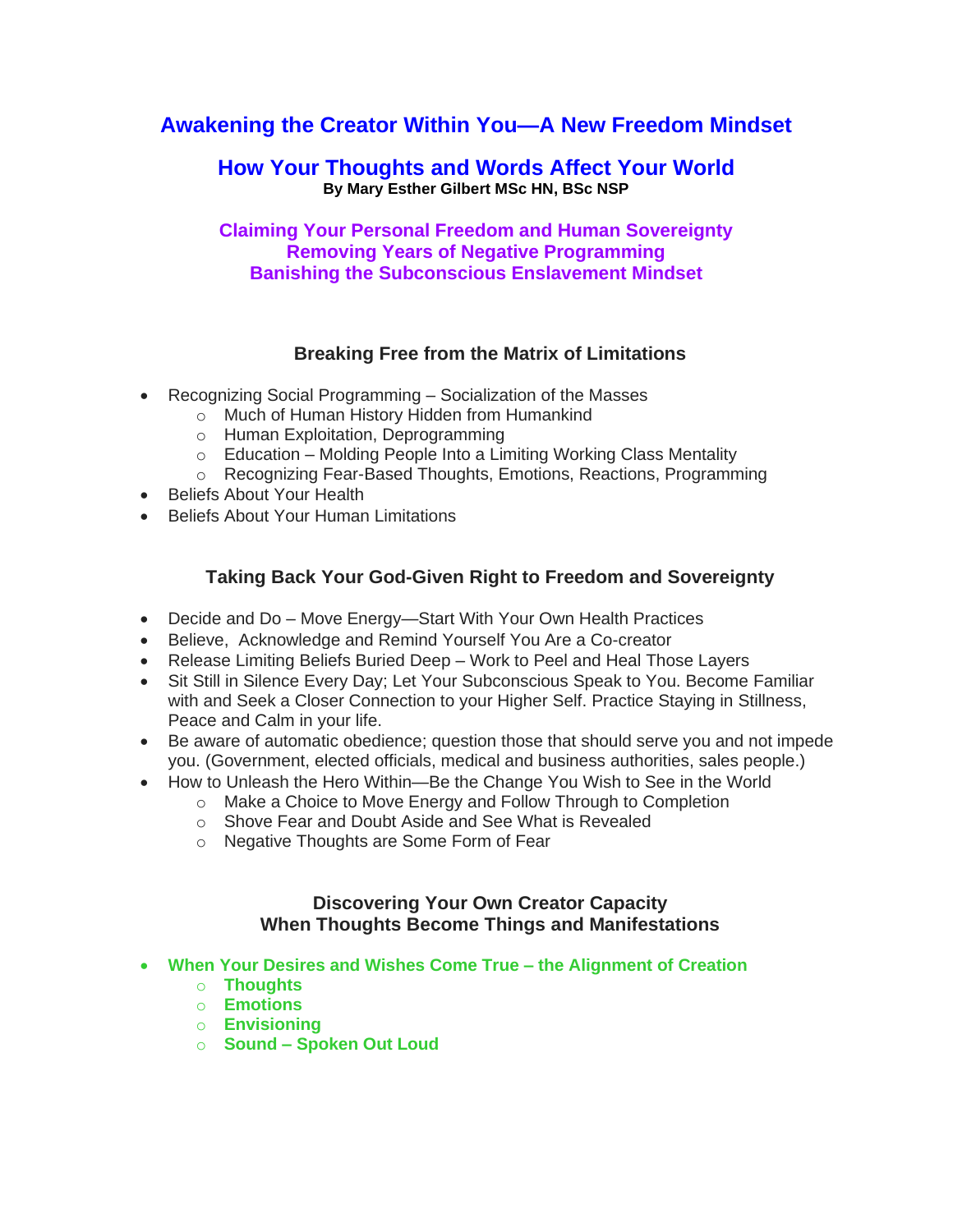## **The Universal Laws of Physics**

- Everything Affects Everything Else the Science and Ancient Wisdom Are Saying the Same Things
- Albert Einstein Quote
	- o *"Everything is energy and that's all there is to it. Match the frequency of the reality you want and you cannot help but get that reality. It can be no other way."*
	- o "Everything in life is vibration."
- Nikola Tesla, Pioneer of Electrical Technology, Quote
	- o *"If you want to find the secrets of the universe, think in terms of energy, frequency and vibration."*
	- $\circ$  "If you could eliminate certain outside frequencies that interfered in our bodies, we would have greater resistance toward disease."
- Albert Szent-Gyorgyi, Nobel Laureate in Medicine (1937)
- "In every culture and in every medical tradition before ours, healing was accomplished by moving energy."
- Eckhart Tolle
	- o *"Our true selves are the formless Consciousness, which is Being, which is God. We are all One, and thus we are all God."*
	- o *"Eckhart invites us to no longer be hypnotized by the spell of thinking and the stillness underneath the stream of thinking."*
- The Body's Bioenergy Field



 $\circ$  Complementary and alternative medicine (CAM) modalities that involve energy and/or informational fields and are known as "energy medicine: energy healing, homeopathy, acupuncture, bioelectromagnetic therapies, electrodermal therapy, and prayer/meditation.

Reference:

Rubik, B., Muehsam, D., Hammerschlag, R., & Jain, S. (2015). Biofield Science and Healing: History, Terminology, and Concepts. *Global advances in health and medicine*, *4*(Suppl), 8–14. https://doi.org/10.7453/gahmj.2015.038.suppl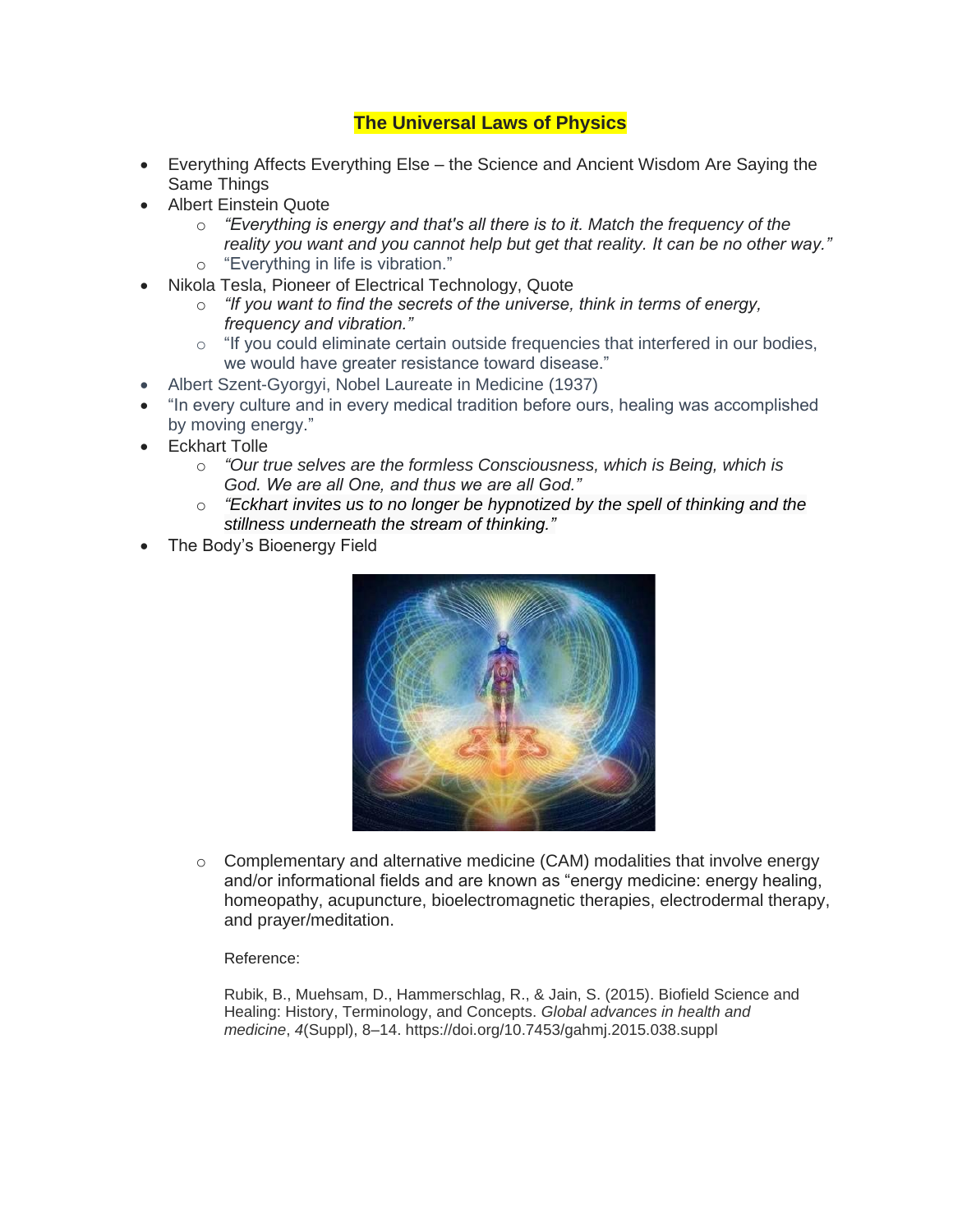## **Breaking Free from the Controlling Matrix Bondage**

- Practice a Freedom Mindset and Innate Sovereignty in Everything you Tell Yourself, What you Say to Others
- Remember Who You Are—An Innately Sovereign Human Being
- Your Thoughts, Actions, Emotions, Spoken Words and Mental Visions Must Altogether Be the Outcome You Seek
- Remember You Are a Critical Part of the Whole of Existence--the Drop of Water in the Ocean, a Speck of Light in the Universe.
- Becoming Conscious of Giving Away Your Sovereignty.
- Halt the Begging, Asking for Permission, Serf Mentality
	- o Stop Asking For Permission for Freedom From the Very Oppressors That Obstruct It—Notice What Words You Use and How it Feels
		- "Can you please stop rewarding students with candy?" Versus "I do not allow my children to be rewarded with candy; you must stop this practice that leads to health problems and associating performance with eating addictive sweets as a reward."
		- "We humans are doomed; we are being controlled in everything we do." Versus "We humans will not be controlled, lied to, or manipulated by the very lawmakers we voted for."
- Work on Taking Positive, Proactive, Decisive Action to Change Your World, Calmly, from a Place of Inner Peace

### **Sending Your Vibrational Message Physically and Energetically to the World**

- Humanity has reached the precipice; the tipping point.
- More are rising up spiritually, outnumbering the forces that have worked against love and peace.
- Realizing that good outnumbers the bad—good energy dissolves forced injustices, evildoers, immoral influences, fear tactics—all malevolent deeds upon humanity—when energy moves, things change.
- Examples of directing your energy/creator mindset for positive outcomes:
	- o Attend a community council meeting to find solutions to homelessness and crime in your city—be a part of the solution and use your influence—proactively physically and energetically.
	- o Talk to your child's teacher and school board members individually.
	- o Write a letter or call a corporation to express your dislike of their harmful practices.
	- $\circ$  Post something inspirational on your social media or text a group of people you care about to uplift them or inform them of something you find important.
	- o Smile and be friendly to someone—make their day.
	- $\circ$  Spend time in nature, prayer or meditation—your inner peace is so needed in the world.
	- o Buy Organic Whenever Possible
	- o Support Local Small Businesses Whenever Possible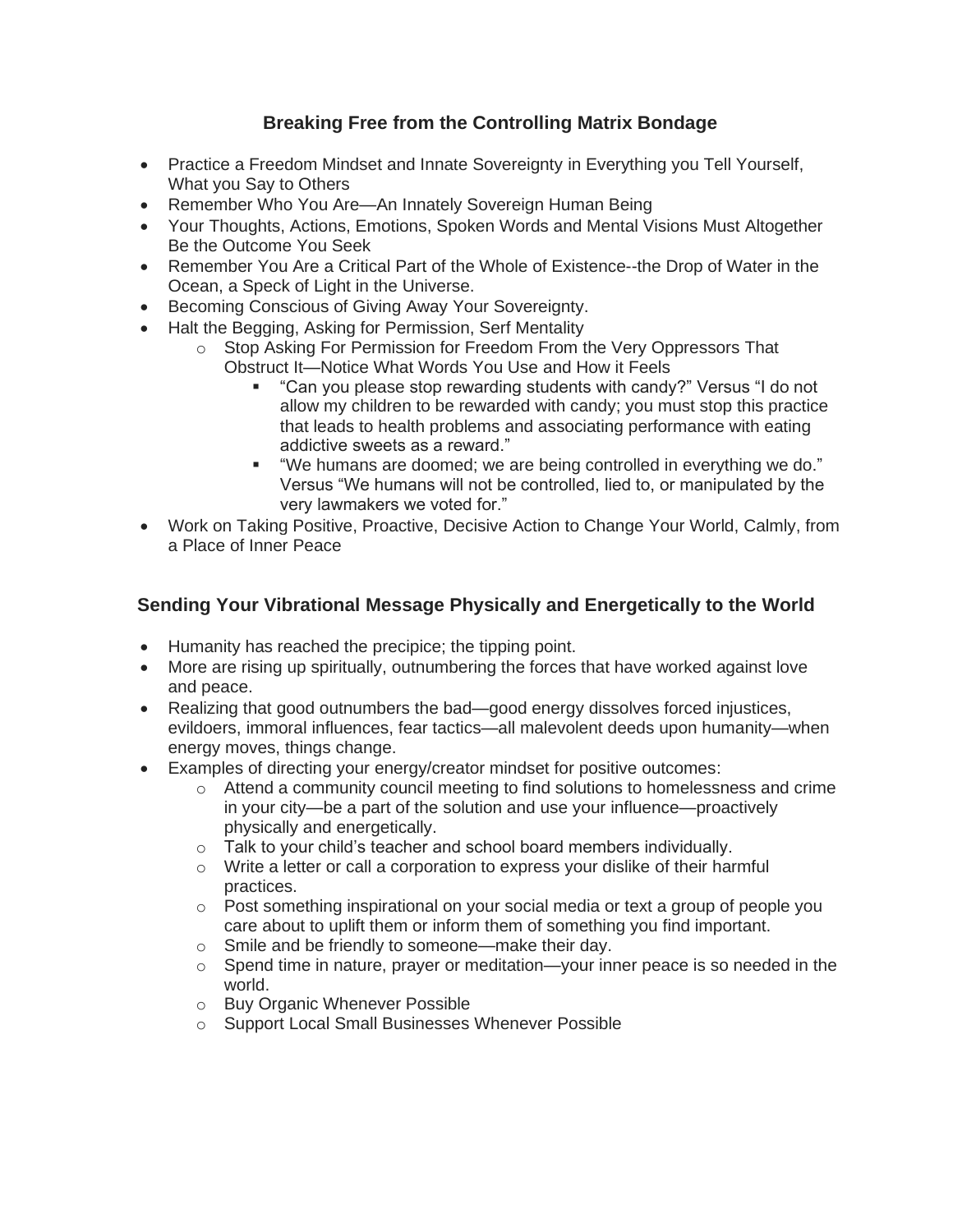#### **Moving the Energy in Your Life for Positive Change and Creating Desired Outcomes**

- Clean Out Old Energies in Your Life—Emotional, Personal Living Space
	- o Hoarding things from your past.
	- $\circ$  Letting things get rusty, broken, dirty, messy, collecting dust, disorganized, etc.
- Stop Negative Self-Talk or Self-Deprecating Talk, Doom and Gloom Talk, and Reduce Stress to Improve Your Health
	- o "I never get what I want." Versus "I'm taking positive steps I've planned toward my goal of achieving/getting
	- o "The world is falling apart." Versus "I am making a difference in building a better world by
- Practice Positivity Invert Negative Thoughts, Words, Actions
- Listen to and from the heart—it has a conscious memory; it often knows better than your brain.
- On a study of the human energy field: "The creation and development of disease within an individual stems from an unaddressed state of continued negative thought-vibration."

#### Reference:

Lyubomirsky S, King L, Diener E. The benefits of frequent positive affect: does happiness lead to success? Psychol Bull. 2005 Nov;131(6):803-55. doi: 10.1037/0033-2909.131.6.803. PMID: 16351326.

O'Dell, Karen. (2015). A study of the human energy field. Healing Touch Program Energy Magazine. 39-43.

#### **Speak Out Loud Your Inspired Commands and Witness How the Universe Obeys and Responds**

- "Let there be no more harm to humankind."
- "Let truth and justice prevail always."
- "Let all harmful corporations cease polluting the planet."
- "Let our food system no longer be sprayed with toxic insecticides and convert to highly nourishing organic methods."
- "Let humanity become optimally healthful in body, mind and spirit."
- "Let the children live in freedom and inherit a beautiful, peaceful planet with technologies for the betterment of our higher good."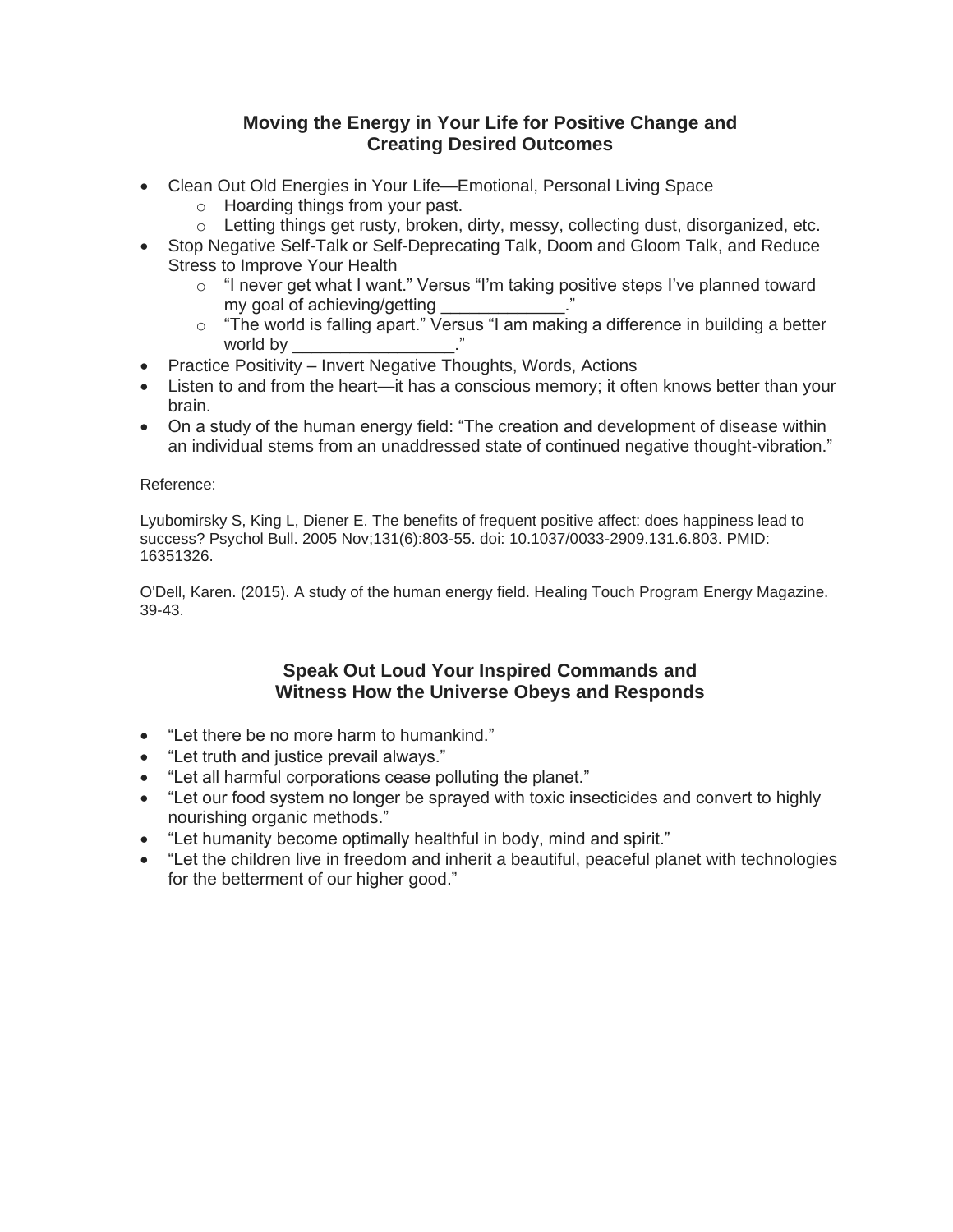#### **Healthy People vs Sick, Diseased People**

- $\circ$  Upsetting, fearful, debilitating thoughts, emotions disrupt bodily processes and lead to illness or chronic health problems, and eventually, disease.
- o A healthier person has a higher perspective about stress, emotions, their thoughts, and their life.
- $\circ$  Negative thoughts lower the body's frequency by about 12 Hz; positive thoughts raise the body's frequency by 10 Hz; prayer raises the body's frequency by 15 Hz.



*"In theory, if you are able to keep your body's frequency above 62 MHz, you should not have to worry about getting sick. To prevent your body's frequency from dropping to lower levels, avoid eating junk food, canned food and processed food. Also, practice meditation on a regular basis because meditation increases the vibrational rate of your energy."*

Reference: *How the Power of Frequency Can Heal Disease*. Elevated. (2017). Retrieved from https://elevatedlasvegas.com/power-frequency-can-heal-disease/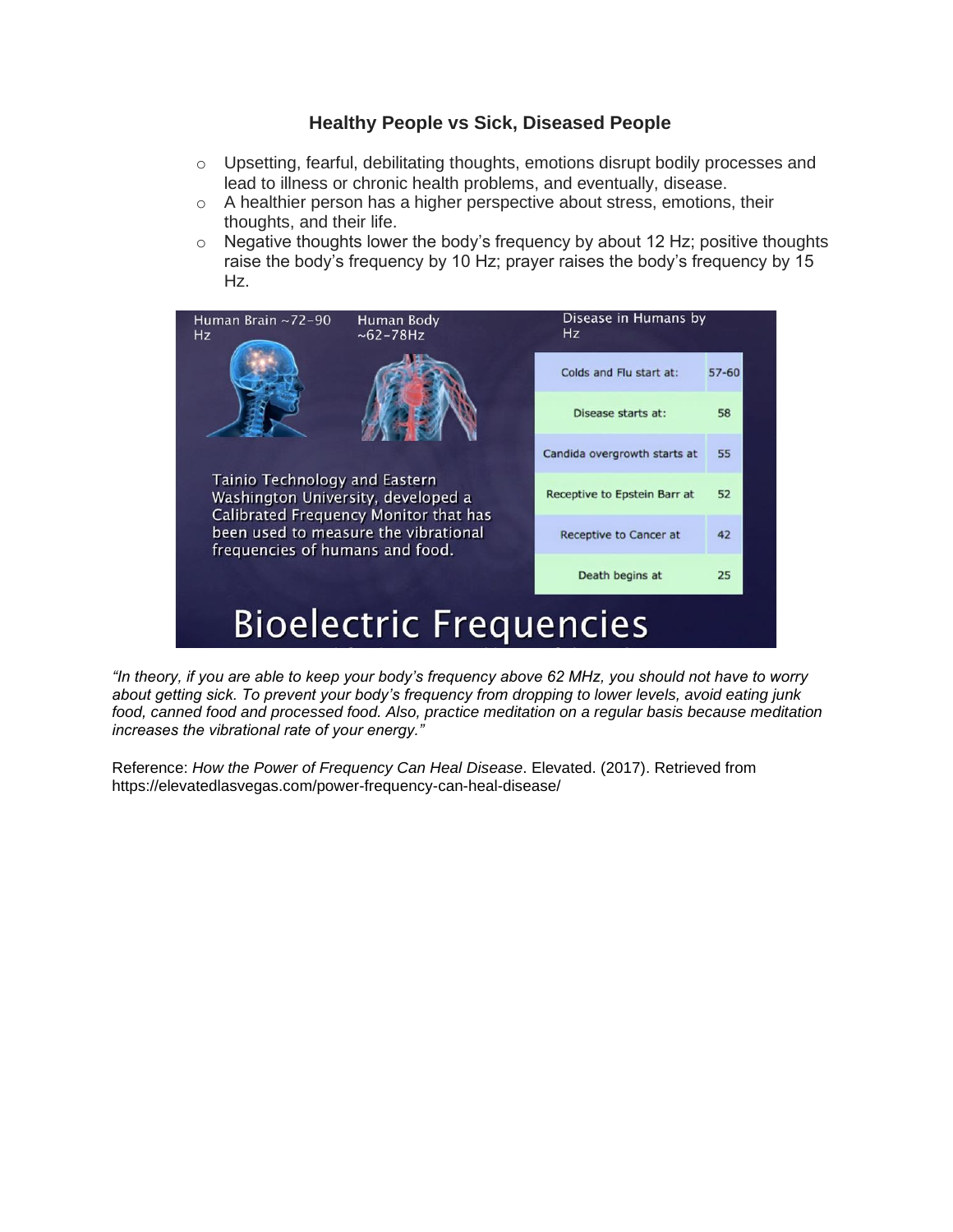#### **Frequencies Associated With Normal Organ Function**

| Organ          | <b>Frequency (MHz)</b> |
|----------------|------------------------|
| Brain          | $70 - 78$              |
| <b>Thyroid</b> | 62–68                  |
| Lungs          | 58-65                  |
| Thymus         | 65–68                  |
| Heart          | 67–70                  |
| Spleen         | 60–80                  |
| Liver          | 55-60                  |
| Stomach        | 58-65                  |
| Colon          | 70–78                  |

Reference: Ross C. L. (2019). Energy Medicine: Current Status and Future Perspectives. *Global advances in health and medicine*, *8*, 2164956119831221. https://doi.org/10.1177/2164956119831221 (Retraction published Glob Adv Health Med. 2021 Apr 13;10:21649561211012196)